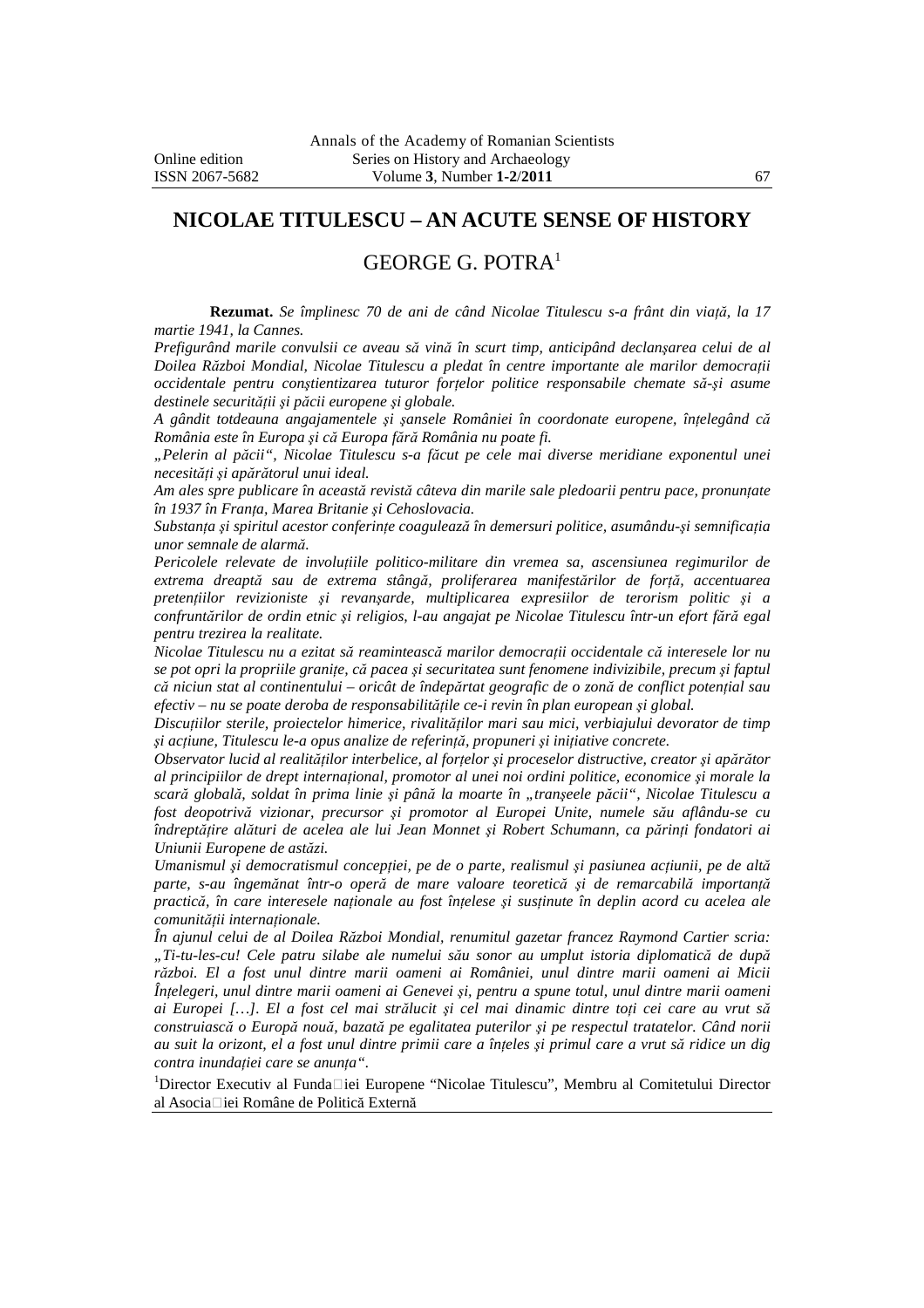## *A avut însă soarta Casandrei.*

*Şi totuşi…* 

*Opera lui Nicolae Titulescu nu rămâne o simplă pagină de istorie.* 

*Opera lui Nicolae Titulescu păstrează şi proiectează valoarea unui mesaj de mare actualitate.* 

*O mare conştiinţă a veacului trecut, Nicolae Titulescu ne însoţeşte contemporan dincolo de timp şi spaţiu.* 

**Abstract.** *There are 70 years since Nicolae Titulescu passed away on March 17, 1941, at Cannes.* 

*Foreshadowing the big convulsions that would not delay to break out, Nicolae Titulescu pleaded in the important cities of the great western democracies of the time for making aware all the forces and joining the efforts of all those called upon to assume consciously the destinies of European and global security and peace.* 

*He always thought of Romania's commitments and the chances in European coordinates, meaning that Romania is in Europe and that Europe cannot be without Romania.* 

*"Pilgrim of Peace", Nicolae Titulescu was on the various meridians the exponent of a necessity and the defender of an ideal. I have chosen for publication in this magazine some of his great pleas for peace pronounced in 1937, in France, Great Britain and Czechoslovakia.* 

*The substance and spirit of these conferences coagulate in political démarches, assuming the significance of some alarm signals.* 

*The dangers pointed out by the political and military involutions of his time, the ascent of the extreme right or extreme left regimes, the development of the aggressive forces, the proliferation of force displays, the accentuation of revisionist and revenge-seeking claims, the multiplication of political terrorism expressions and of ethnical and religious confrontations, engaged him in an unequalled effort to awaken the world to reality.* 

*Nicolae Titulescu did not hesitate to recall to the great western democracies that their interests could not stop at their own borders, that peace and security were indivisible phenomena, as well as the fact that no state on this Continent – however geographically far away from a potential or effective conflict zone it might be – could dodge the responsibilities incumbent to it at a European and global level.* 

*To the sterile discussions, to chimerical projects, to small and great rivalries, to time and action devouring jazz, Titulescu opposed reference analyses, proposals and palpable initiatives.* 

*A lucid observer of inter-war realities, of the forces and destructive processes, creator and defender of the principles of international law, and promoter of a new political, economic and moral order at a global scale, front-line soldier to his ultimate breath in the "trenches of peace", Nicolae Titulescu was a visionary, precursor and promoter of a United Europe, his name standing rightfully alongside those of Jean Monnet and Robert Schumann, as founding fathers of today's European Union.* 

*Humanism and the democratic nature of conception on the one hand, the realism and passion on the other, joined in an oeuvre of great theoretical value and of remarkable pract6ical importance, in which the national interests were understood and supported in full agreement with those of the international community.* 

*On the brink of the Second World War, the renowned French journalist Raymond Cartier wrote: "Ti-tu-les-cu! The four syllables of his resounding name filled post-war diplomatic history out. He*  was one of the great men of the Little Entente, one of the great men of Geneva and, to leave *nothing unsaid, one of the great men of Europe [...]. He was the most brilliant and the most dynamic of all people who wanted to build up a new Europe, founded on equality of powers and respect for treaties. When clouds loomed over the horizon, he was one of the first who wanted to raise a dam against the threatening floods."* 

*But, he had the fate of Cassandra.* 

*And yet…*